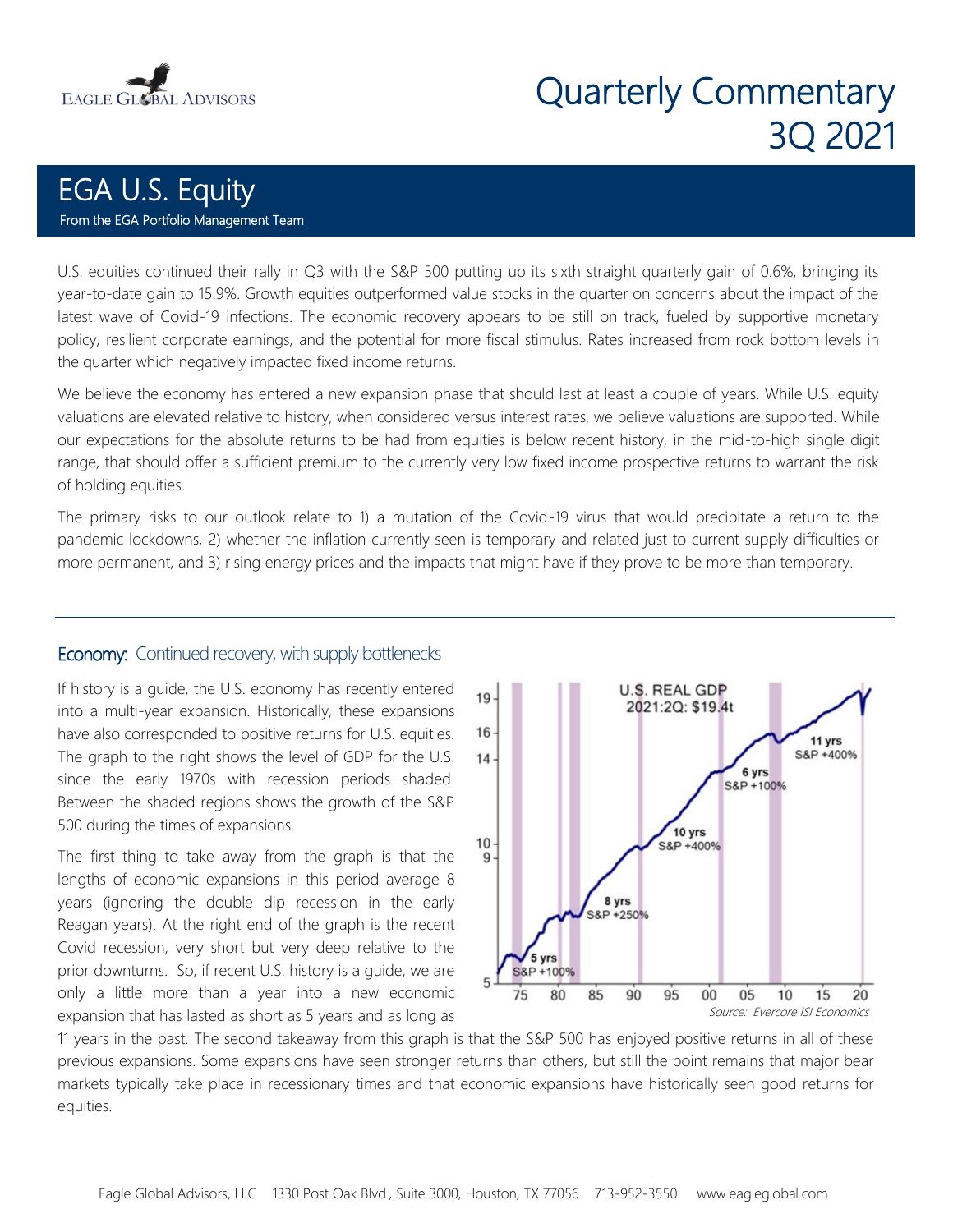Why might this be? Rudi Dornbush, a well-known MIT economist, famously said "none of the postwar expansions died of natural causes - they were all murdered by the Fed over the issue of inflation." His argument was that the ends of postwar expansions coincided with interest rate tightening cycles engineered by the Federal Reserve in response to fears about rising inflation. This is the reason why the issue of inflation is the key risk factor in our market today. Right now, the thinking is that inflation, which is running from 4.0% to 5.0% depending on what gauge you look at, is due primarily to temporary factors like high commodity prices, clogged supply chains, and backlogs in refilling inventories. But if the Fed begins to believe that inflation is becoming embedded in our economy at a higher rate, they might start to engineer a new tightening cycle which would pose risks for equity prices. We fall into the camp that the currently high inflation is temporary, but we are watching closely.

This year the U.S. economy continues to exhibit a strong recovery from the depths of the pandemic, with the main difficulty being supply chain issues. Numerous stories about the lack of container ships, grid-locked ports, lack of semiconductors, and difficulties in restarting the machinery of the economy has led to shortages of autos, homes, appliances, and numerous other goods. Some businesses are having difficulty hiring labor at their previous wages and have had to increase compensation to fill positions.

U.S. job gains in August were modest compared with the prior strong months with non-farm payrolls increasing by only 235,000 jobs. Still, the unemployment rate has fallen to 5.2% from over 14.0% last year. The summer surge in Covid-19 infections, which has already curbed consumer activity and disrupted in-person schooling and return-tooffice plans, may have led businesses to grow more cautious about hiring and dissuaded some workers from pursuing high contact employment opportunities. Due to the approval of booster shots, an uptick in vaccinations, and new therapies, we believe the effects of the Covid-19 delta variant will be transitory.



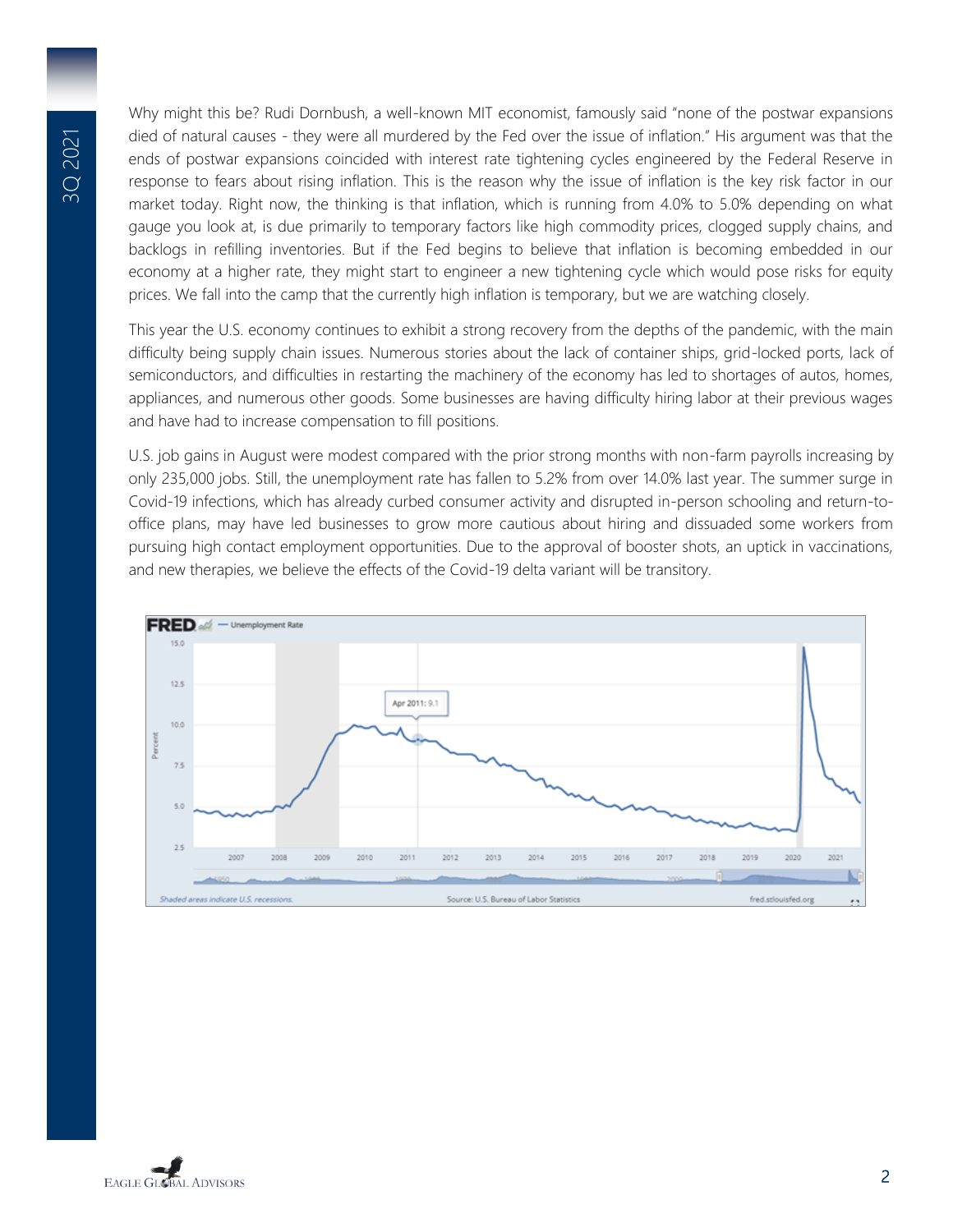# Inflation: Still hot

Inflation indexes continue to run high relative to recently history. The August Consumer Price Index showed an increase of 5.2% while the "core" CPI (without the effects of volatile food and energy prices) increased 4.0% over the prior year. The report also flagged pockets of upward pressure from supply chain disruptions (a theme that continues to dominate the headlines) and labor shortages, along with expectations for a further pickup in stickier categories like shelter.



### Corporate Profits: Extending the strong rebound

For Q3 2021, the estimated earnings growth rate for the S&P 500 is 27.6%. On June 30th, the estimated earnings growth rate for Q3 2021 was 24.2%. Since June 30th, earnings growth rates of six sectors have been revised higher. The forward 12-month P/E ratio for the S&P 500 is 20.8. This P/E ratio is above the 5-year average (18.3) and the 10-year average (16.4). An alternative way to look at stocks is the "earnings yield", which is their net income as a percent of equity value; on this metric, U.S. stocks are trading at a prospective yield of about 5.0%. Compared with the 0% yields on Treasury bills, this "yield difference" between stocks and bonds is much closer to its historic level and supports the view that stocks are well valued relative to fixed income today.

#### Interest Rates: Reduction in monetary stimulus to come

During the September FOMC meeting the Fed indicated that a reduction in its monthly purchases of bonds might be warranted (the famous "taper" as commentators have dubbed it), assuming the economy continues to improve. Fed Chairman Powell said there was broad agreement among policymakers for a gradual tapering process that would conclude mid-2022, and that this decision could be made as soon as the FOMC's November meeting. Right now, the Fed is projecting that its first increase in the Fed Funds rate will not be until 2023.

# Fixed Income: Interest rates fall, then rise sharply

Interest rates fell in the first part of the quarter as concerns that the Covid-19 delta variant would undercut the economic recovery, but as the delta wave of infections waned and concerns that inflation would make the Fed remove their monetary stimulus sooner than previously expected led a strong uptick in rates at the end of the quarter above where they were at the end of June, all across the yield curve. Corporate spreads remain tight but are consistent with their levels in other economic recoveries.